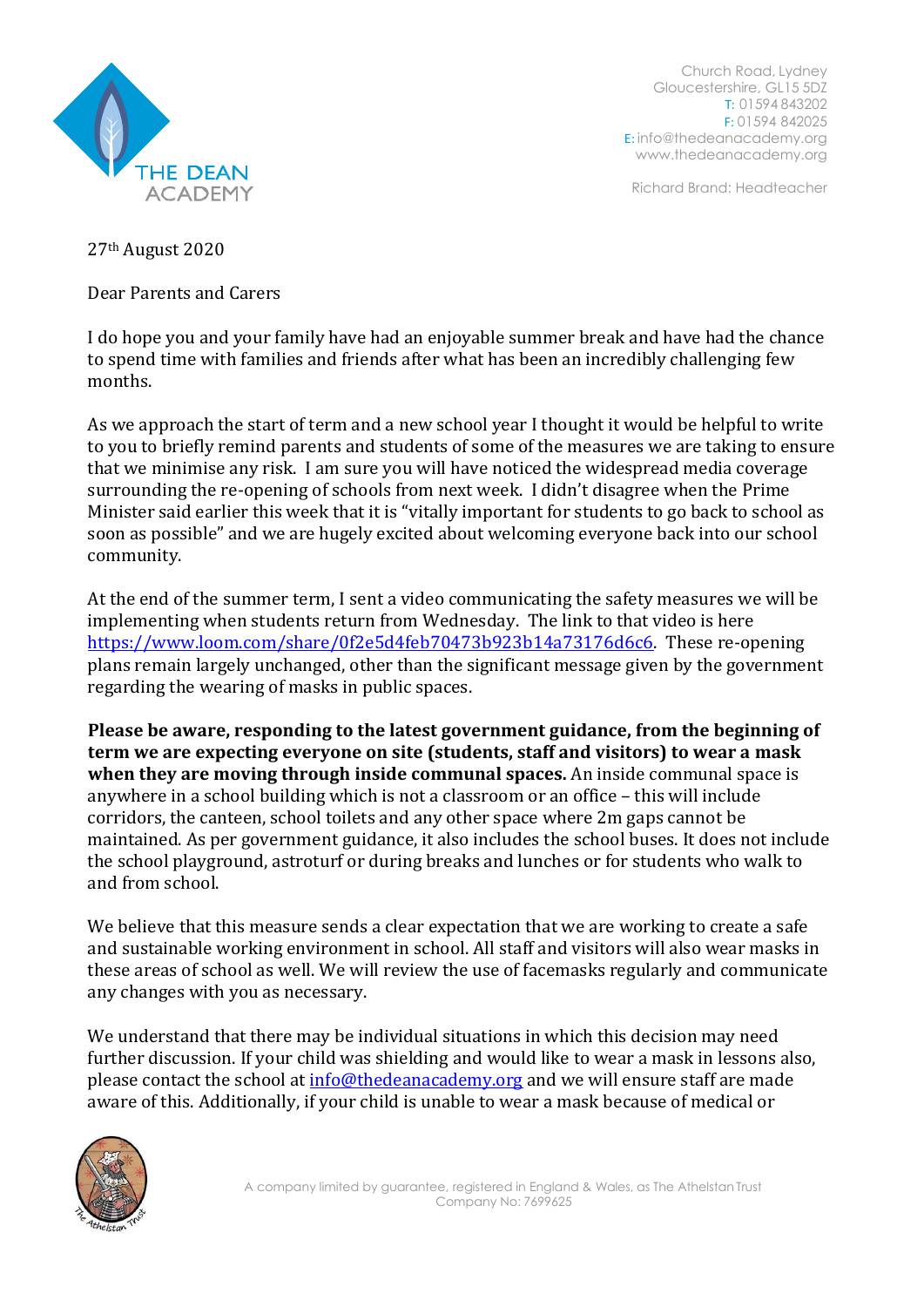

Church Road, Lydney Gloucestershire, GL15 5DZ T: 01594 843202 F: 01594 842025 E: [info@thedeanacademy.org](mailto:info@thedeanacademy.org) [www.thedeanacademy.org](http://www.thedeanacademy.org/)

Richard Brand: Headteacher

sensory needs, please contact the school at the same email address and we will be in touch with you to discuss further. The government guidance can be found here: [https://www.gov.uk/government/publications/face-coverings-in-education/face-coverings](https://www.gov.uk/government/publications/face-coverings-in-education/face-coverings-in-education)[in-education](https://www.gov.uk/government/publications/face-coverings-in-education/face-coverings-in-education)

By way of a reminder please see the summary below of the other safety measures students and parents can expect to see when we re-open in full in order to keep our community safe.

| Transport     | All bus routes will run as normal with no reduced capacity. Students     |
|---------------|--------------------------------------------------------------------------|
|               | will be expected to wear masks on buses and to sit in the seat they      |
|               | are allocated, which will continue the year group bubbles we are         |
|               | running in school.                                                       |
|               | Further details regarding transport can be found here.                   |
|               | https://thedeanacademy.org/2020/08/13/school-transport-in-               |
|               | september/                                                               |
| Timings &     | We encourage students to walk or to cycle to school wherever             |
| Entrance/Exit | possible. Those on buses to arrive 0830-0840. Those who live locally     |
|               | should aim to arrive 0840-0850. Members of staff will be on hand to      |
|               | direct year groups to certain entrances of school and students should    |
|               | maintain this throughout the term.                                       |
| Hygiene &     | Hand sanitiser will be available in each teaching room and students      |
| hand washing  | will be expected to make use of it as they enter each lesson. Toilet     |
|               | blocks will have soap available for students to use regularly            |
|               | throughout the day and we will be speaking to students at the            |
|               | beginning of term in tutor regarding the importance of good hygiene.     |
| Year group    | Students will be taught in year group bubbles, with lessons being        |
| bubbles       | held in specific areas of school, to limit the chance of cross-          |
|               | contamination in school. They will have specific break and               |
|               | lunchtimes to continue to mitigate this risk. We will use tutor times at |
|               | the beginning of term to explain how this will work in more detail.      |
| Limited       | To maintain these year group bubbles, movement between                   |
| Movement      | classrooms will be limited for students and staff will follow strict     |
|               | hygiene measures in order to lower risks. Certain entrance and exit      |
|               | routes will be used to stop year groups meeting wherever possible.       |
| Reconnecting  | Staff have worked hard to ensure that lessons allow for learning         |
| Learning      | routines to be re-established in the first week and we will be carefully |
|               | evaluating learning to ensure that support is offered whenever           |
|               | needed. We will explain more about this in the Parent Information        |
|               | Evenings - please expect letters over the coming weeks or check the      |
|               | school website for the calendar.                                         |